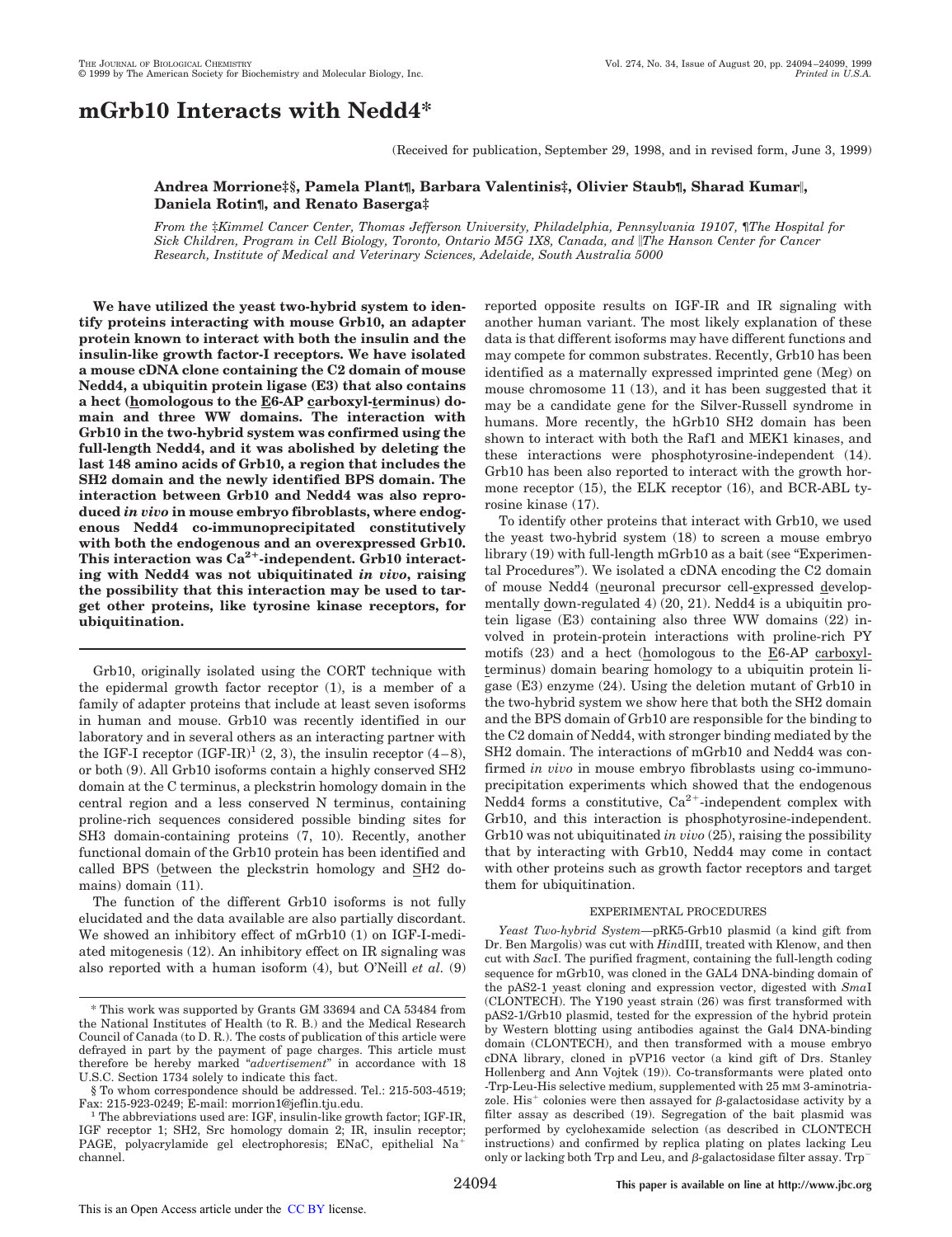

FIG. 1. **mGrb10 interacts with mNedd4 in the two-hybrid system.** Baits and preys were co-transformed into Y187 yeast strain and  $\beta$ -galactosidase activity was determined by filter assay (see "Experimental Procedures"). The level of interaction is defined as:  $+++$ , very strong;  $1++$ , strong;  $++$ , good;  $+$ , weak;  $-/-$ , barely detectable;  $-$ , undetectable. Three colonies from  $\beta$ -galactosidase filter assay are presented as examples. The *numbers* reported define amino acids position.

 $Leu<sup>+</sup>$  colonies were then mated with Y187 yeast strain, transformed with the bait plasmid as the positive control, and with the pLAM plasmid (CLONTECH) as the negative control and further analyzed for  $\beta$ -galactosidase activity by filter assay (19).

*Grb10 Deletion Mutants Bait Plasmids—*The mGrb10 1–473  $(\Delta SH2 + BPS)$  was constructed by cloning an  $EcoRI/filled/ScaI$  fragment in the *Smal* site of pAS2-1. The mGrb10-SH2+BPS (amino acids 475– 621) was created inserting the *Eco*RI/*Eco*RI/filled fragment from pSA2- 1-Grb10 into the *Nco*I/filled site of the pAS2-1 vector. The mGrb10-BPS (amino acids 475–518) was cloned inserting the *Nco*I/*Nco*I/blunt fragment from pAS2-1-Grb10 into the *Sma*I site of the pAS2-1 vector. The mGrb10-SH2 (amino acids 518–621) was created inserting the *Nco*I/ *Bam*HI/filled fragment from pAS2-1-Grb10 into the *Nco*I/*Bam*HI/filled site of the pAS2-1 vector.

*Other Yeast Plasmids—*The full-length Nedd4 was created by cutting the *Spe*I/*Apa*I fragment from pBS-Nedd4 and cloning into the *Spe*I/ *Apa*I sites of pGAD-GH AD yeast vector. The interactions were then analyzed transforming the baits alone or co-transforming baits and preys plasmid into Y187 yeast strain and testing the colonies for  $\beta$ -galactosidase activity by filter assay.

*Cell Lines—*R-/IR, R-/IR/Grb10, and p6/Grb10 cells were previously described (12): they are all mouse embryo fibroblasts, overexpressing Grb10 (R-/IR/Grb10 and p6/Grb10); R-/IR/Grb10 and p6/Grb10 cells overexpress, also the same number of the insulin (R-/IR/Grb10) or the IGF-I receptor (p6/Grb10), respectively (12).

*Immunoprecipitation and Immunoblotting—*Cells lysates of exponentially growing cells (1 mg of protein) were immunoprecipitated in HNTG buffer (20 mM Hepes, pH 7.5, 150 mM NaCl, 0.1% Triton X-100, 10% glycerol, 0.2 mM sodium orthovanadate, 0.2 mM phenylmethylsulfonyl fluoride, 2 mg/ml aprotinin) with the following antibodies. For Grb10 with a monoclonal antibody against the Myc tag (Oncogene Science), for Nedd4 with polyclonal antibodies as described (21). The immunoprecipitates were resolved by SDS-PAGE and transferred to a nitrocellulose filter. The membranes were then probed with an anti-Grb10 polyclonal antibody (number 309; a kind gift of Dr. Ben Margolis), anti-Nedd4 polyclonal antibody (20), or anti-phosphotyrosine antibodies (Transduction Laboratories), followed by incubation with horseradish peroxidase-conjugated goat anti-rabbit IgG (Oncogene Science), or protein A-horseradish peroxidase-linked (Amersham Pharmacia Biotech instructions). Blots were then developed with the ECL system according to the manufacturer's instruction (Amersham Pharmacia Biotech).

*Ca2*<sup>1</sup>*-dependent Co-immunoprecipitation Experiments—*These experiments were performed as described by Plant *et al.* (27) with some modifications. Briefly R-/IR cells overexpressing mGrb10 were starved for 24 h in  $Ca^{2+}$ -free serum-free medium (Life Technologies, Inc.), washed twice with washing buffer (250 mM sucrose, 10 mM Hepes, pH 6.8, 1 mm EDTA), and then incubated in  $Ca^{2+}$ -free medium (140 mm NaCl, 6 mM KCl, 1 mM  $MgCl<sub>2</sub>$ , 0.1 mM EDTA, 20 mM glucose, and 20 mM Hepes) in the presence or absence of 1.1 mm CaCl<sub>2</sub> and 1  $\mu$ M ionomycin (Calbiochem) for 5 min at 37 °C. Ionomycin in the presence of calcium has been shown previously to increase levels of cytosolic calcium (27– 29). The cells were then washed twice with  $Ca^{2+}$ -free medium  $(-Ca^{2+})$ conditions) or  $+Ca^{2+}$  medium  $(+Ca^{2+}$  conditions) and then lysed in lysis buffer with or without  $1.1 \text{ mm } \text{CaCl}_2$  and processed for co-immunoprecipitation as described above.

*Growth Factor Stimulation—*R-/IR/Grb10 and p6/Grb10 cells were serum starved for 72 h and then stimulated with 100 ng/ml insulin (Sigma) (R-/IR/Grb10) or 50 ng/ml IGF-I (Life Technologies, Inc.) (p6/ Grb10) for 10 min at 37 °C. Cells were then lysed and immunoprecipitated as described above.

*Detection of Ubiquitination in Vivo—*This method has been described in detail by Staub *et al.* (25). Briefly R-/IR/Grb10 or p6/Grb10 cells overexpressing Grb10 were transiently transfected with a plasmid encoding His-tagged ubiquitin (His-Ub), expressing eight His-tagged ubiquitin molecules under the control of a cytomegalovirus promoter (30). 48 h after Ca^2+-phosphate transfection, cells were lysed in lysis buffer containing 50  $\mu$ M *N*-acetyl-L-leucinyl-L-leucinyl-L-norleucynal (LLnL) and incubated with  $Ni<sup>2+</sup>-NTA-garose$  beads (Qiagen) on a rotating wheel for 4 h at 4 °C. The beads containing the histidinated (hence ubiquitinated) bound proteins were washed twice with HNTG plus imidazole and three times with lysis buffer and bound proteins were than separated on 8% SDS-PAGE, transferred to a nitrocellulose filter and probed with anti-Grb10 antibodies as described previously. Alternatively, an eight HA-tagged ubiquitin molecule expressing construct was transfected into cells overexpressing Grb10 and IGF-1R (p6/Grb10) and following immunoprecipitation with anti-Grb10 proteins were immunoblotted with anti-HA antibodies to detect ubiquitinated proteins.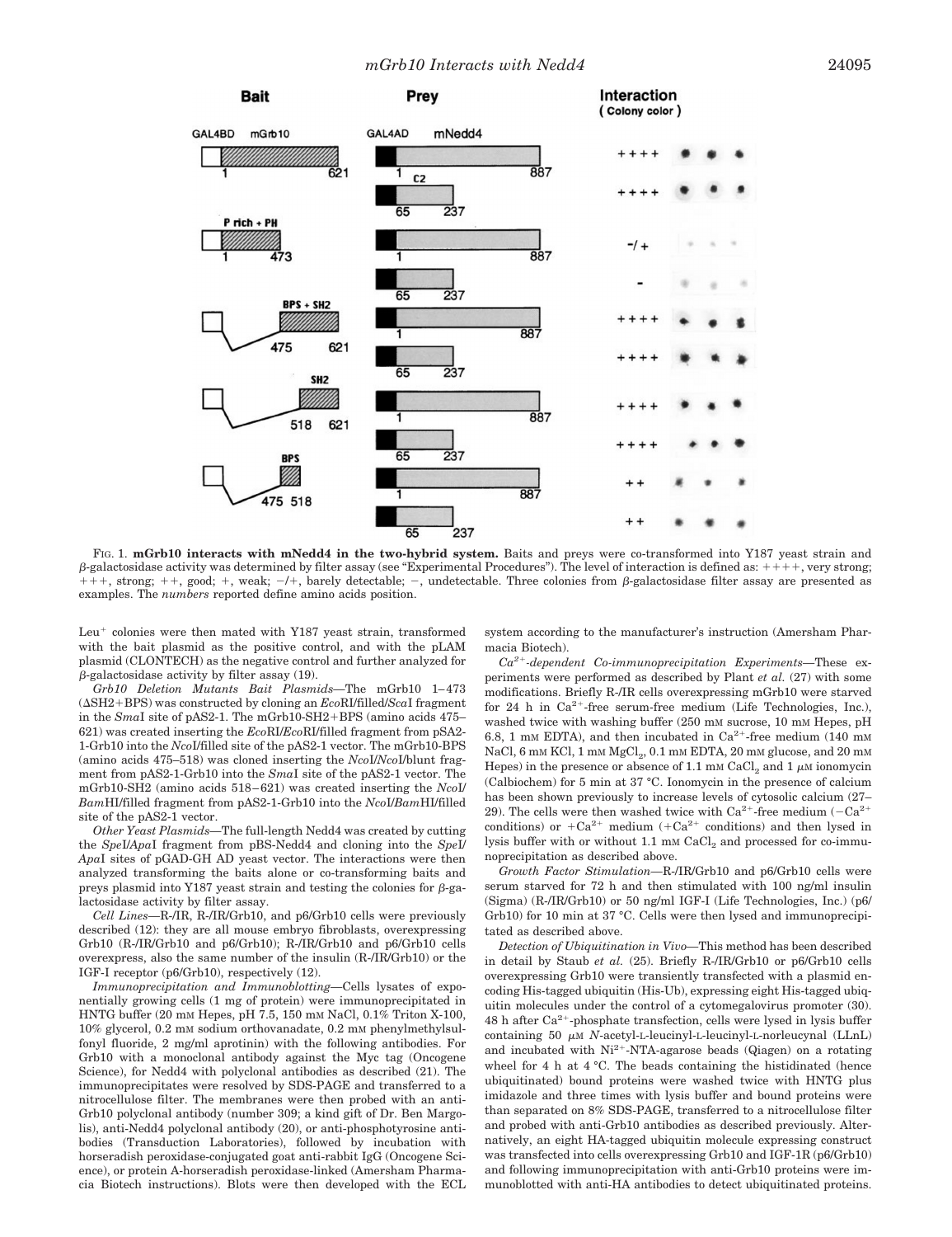### RESULTS

*Grb10 Interacts with Nedd4 in the Two-hybrid System—*We used mGrb10 (1) as a bait to screen a mouse embryo library (19) in the yeast two-hybrid system (18). One of the cDNA clones isolated (see "Experimental Procedures") encoded the N-terminal portion of mouse Nedd4 (20), spanning the entire C2/CaLB (calcium lipid binding) domain (31, 32), from amino acid residue 65 to 237. A full-length Nedd4 was then used to confirm this interaction: as shown in Fig. 1, Grb10 strongly interacts with the full-length Nedd4 (amino acids 1–887), confirming the specificity of the interaction. In addition, no  $\beta$ -galactosidase activation was detected with the bait alone, or after co-transformation of the bait with the AD vector alone, or between an unrelated bait (laminin) and Nedd4 (data not shown). To localize the domain of Grb10 responsible for the interaction, we constructed a mGrb10 bait lacking the C-terminal 148 amino acids, a region that includes the newly identified BPS domain (11) and the SH2 domain (1). This deletion (Fig. 1) completely abolished the interaction with the C2 domain of Nedd4, while with the full-length Nedd4 the interaction was barely above a detectable level. This lack of binding was not due to lack of expression of the truncated bait, because immunoblotting with antibodies against the GAL4-binding domain revealed stronger expression of the truncated than of the full-length Grb10 (data not shown). To further narrow down the domain of Grb10 responsible for the interaction with Nedd4, we constructed three additional mGrb10 deletion mutants: one expressing the BPS domain alone (amino acids 475–518), one expressing the SH2 domain alone (amino acids 518–621), and one expressing both the BPS  $+$  SH2 domains (amino acids 475–621). As shown in Fig. 1, both the BPS (amino acids 475–518) and SH2 (amino acids 518–621) domains can independently bind Nedd4, but the SH2 domain seems to bind more strongly. The BPS+SH2 Grb10 mutant (amino acids 475–621) is interacting with Nedd4 with an affinity comparable with the one of the SH2 alone, confirming that the SH2 domain is likely the domain mostly responsible for the interaction. As a control, we tested the level of expression of the deletion mutant fusion proteins by Western blot using antibodies against the GAL4-binding domain; our results show that the mutant proteins were all expressed at comparable levels to the full-length mGrb10 (data not shown). In addition, no  $\beta$ -galactosidase activation was detected with any of the mutant baits alone, nor following cotransformation of the baits with the AD vector alone (data not shown).

*mGrb10 and Nedd4 Interact in Mammalian Cells—*To confirm these data in mammalian cells, we performed a series of co-immunoprecipitation experiments in mouse embryo fibroblasts (R-/IR) or in mouse embryo fibroblasts overexpressing mGrb10 fused to a Myc tag (R-/IR/Grb10) (12). In addition to Grb10, these cells express high levels of endogenous Nedd4 (Fig. 2, *panel A*). Thus, exponentially growing cells were lysed and immunoprecipitated with an anti-Myc antibody. As shown in Fig. 2, *panel A*, Grb10 was immunoprecipitated by Myc antibodies in R-/IR/Grb10 cells, while no Grb10 protein was detectable in R-/IR cells used as a control. Grb10 was clearly able to co-immunoprecipitate the endogenous Nedd4 expressed in R-/IR/Grb10 cells. No Nedd4 protein was detectable in immunoprecipitated R-/IR cells, confirming the specificity of Myc antibodies for the tagged Grb10. The same experiment was then repeated using Nedd4 antibodies: the endogenous Nedd4 (Fig. 2, *panel B*, overexposed to visualize the co-immunoprecipitated proteins), is co-immunoprecipitating both the overexpressed Myc-tagged Grb10 in R-/IR/Grb10 cells and the endogenous Grb10 present in the R-/IR cells. This experiment demonstrates that endogenous Nedd4 forms a complex with



FIG. 2. **Grb10 co-immunoprecipitates** *in vivo* **with Nedd4.** Lysates from R-/IR cells or R-/IR-Grb10 cells overexpressing Grb10 fused to a Myc tag (see "Experimental Procedures") were immunoprecipitated (*IP*) with either antibodies for the Myc tag (*panel A*) or anti-Nedd4 antibodies (*panel B*) and probed with Grb10 and Nedd4 antibodies. Whole cell lysates from a sample of R-/IR/Grb10 cells was used as a control, for the correct size of the co-immunoprecipitating proteins.

endogenous Grb10 (or with heterologously expressed Grb10) in living cells, suggesting the two proteins likely interact with each other under physiological conditions.

*The Nedd4/Grb10 Interaction is Ca2*1*-independent and Phosphorylation-independent—*Because the C2 domain of Nedd4 has been demonstrated to target Nedd4 to the plasma membrane in response to  $Ca^{2+}$  (27), we investigated whether  $Ca^{2+}$  also plays a role in the interaction between Grb10 and the Nedd4-C2 domain. To this end, we performed a series of coimmunoprecipitation experiments in R-/IR cells overexpressing Grb10, starved in  $Ca^{2+}$ - and serum-free medium and then stimulated with  $Ca^{2+}$  in the presence of ionomycin (see "Experimental Procedures"). We routinely observed a slightly decreased immunoprecipitation of both Grb10 and Nedd4 by the respective antibodies in the presence of increasing  $Ca^{2+}$  concentrations, correlating with a decrease in the amount of the co-immunoprecipitating proteins (for Nedd 4 protein in *panel*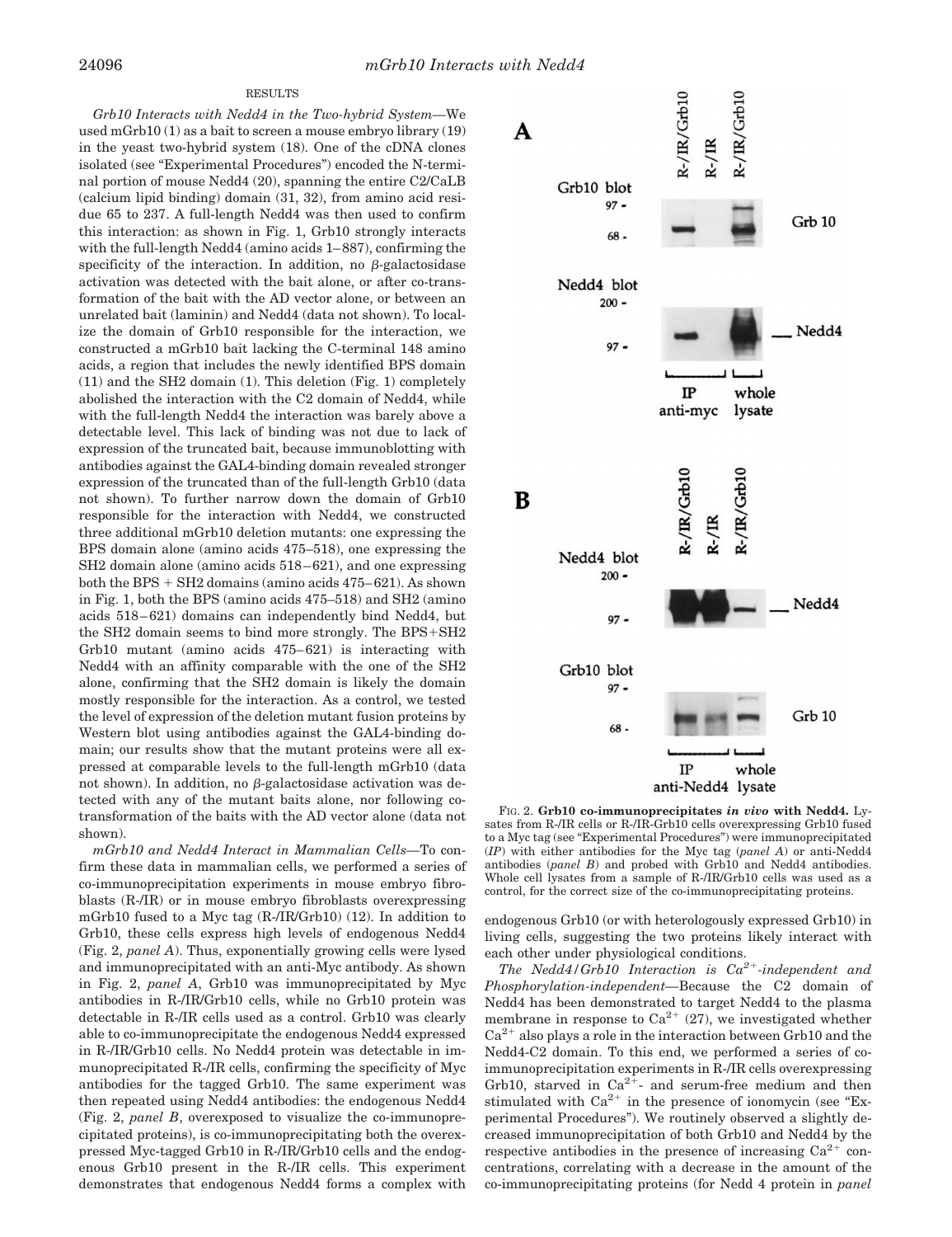



*D*, this is more evident in a shorter exposure of the film). This is probably due to a reduced affinity of the antibodies or reduced efficiency of the immunoprecipitation in the presence of increasing  $Ca^{2+}$  concentrations. Taking that into account our results show that there was no significant difference in the level of Grb10 and Nedd4 co-immunoprecipitating in the presence or absence of  $Ca^{2+}$  plus ionomycin treatment (Fig. 3 *panels C, D*, and *E*). Moreover, tyrosyl-phosphorylation of Nedd4 did not seem to be affected by increasing  $Ca^{2+}$  concentrations (Fig. 3*C*).

To further characterize the interaction between Grb10 and the C2 domain of Nedd4, we tested whether Nedd4 co-immunoprecipitating with Grb10 is tyrosyl-phosphorylated: thus, exponentially growing R-/IR cells overexpressing Grb10 were immunoprecipitated with anti-Myc antibody to precipitate Grb10, and the blot was stained with anti-phosphotyrosine antibodies. As shown in Fig. 3 (*panel A*), there is a tyrosylphosphorylated band migrating at the expected size of Nedd4 (*lanes 1* and *2*). To confirm that this band is indeed Nedd4, the blot was stripped and reprobed with anti-Nedd4 antibodies (*panel B*); the Nedd4 protein (*lane 1*), clearly detectable in the co-immunoprecipitation, is perfectly overlapping with the tyrosyl-phosphorylated band shown in *panel A* (*lane 1*), suggesting that Nedd4 was tyrosyl-phosphorylated. However, only a small fraction of the total phosphorylated Nedd4 protein appears to co-immunoprecipitate with Grb10, suggesting that Grb10 may preferentially associate with the unphosphorylated Nedd4.

To investigate if the binding between Grb10 and Nedd4 is regulated by growth factors, we used two different cell lines overexpressing Myc-tagged mGrb10 in combination with either the insulin receptor (R-/IR/Grb10) or the IGF-IR (p6/Grb10) (12). The cells were serum-starved, stimulated with insulin (R-/IR/Grb10) or IGF-I (p6/Grb10) (see "Experimental Procedures"), and then immunoprecipitated with either Nedd4 or Myc antibodies. As seen in Fig. 4, in both cell lines, we detected co-immunoprecipitation of Grb10 with Nedd4 in both stimulated and unstimulated cells. These results therefore demonstrate that the interaction is constitutive and not modulated by growth factors. The identity of the additional proteins immunoprecipitated by Nedd4 antibodies or co-precipitated with Nedd4 in either the insulin or the IGF-I-stimulated cells is currently unknown. Only a small fraction of the total Nedd4 protein appears to be tyrosine-phosphorylated either by insulin (in R-/IR/Grb10 cells) or IGF-I (in p6/Grb10 cells), and a tyrosyl-phosphorylated Nedd4 is detectable in the co-immunoprecipitation by Myc antibodies only after a longer exposure of the film; it is likely therefore that the majority of the Nedd4 protein is co-immunoprecipitating with Grb10 in a phosphotyrosineindependent manner, in agreement with the data of Fig. 3, *panels A* and *B*, and the original identification of the interaction in the yeast two-hybrid system.

*Grb10 Is Not Ubiquitinated in Vivo—*Because Nedd4 is an ubiquitin protein ligase  $(E3)$   $(20, 21, 23, 24)$  we wanted to investigate if Grb10, which interacts with it, is a target for ubiquitination by Nedd4. We therefore tested whether Grb10 is ubiquitinated *in vivo*, using a previously described methodology (25). Thus, we transiently transfected R-/IR cells overexpressing Grb10 with a plasmid encoding His-tagged multiubiquitin (30), precipitated the histidinated (hence ubiquitinated) cellular proteins with  $Ni<sup>2+</sup>$ -agarose beads, and immunoblotted the precipitated proteins with anti-Grb10 antibodies. As can be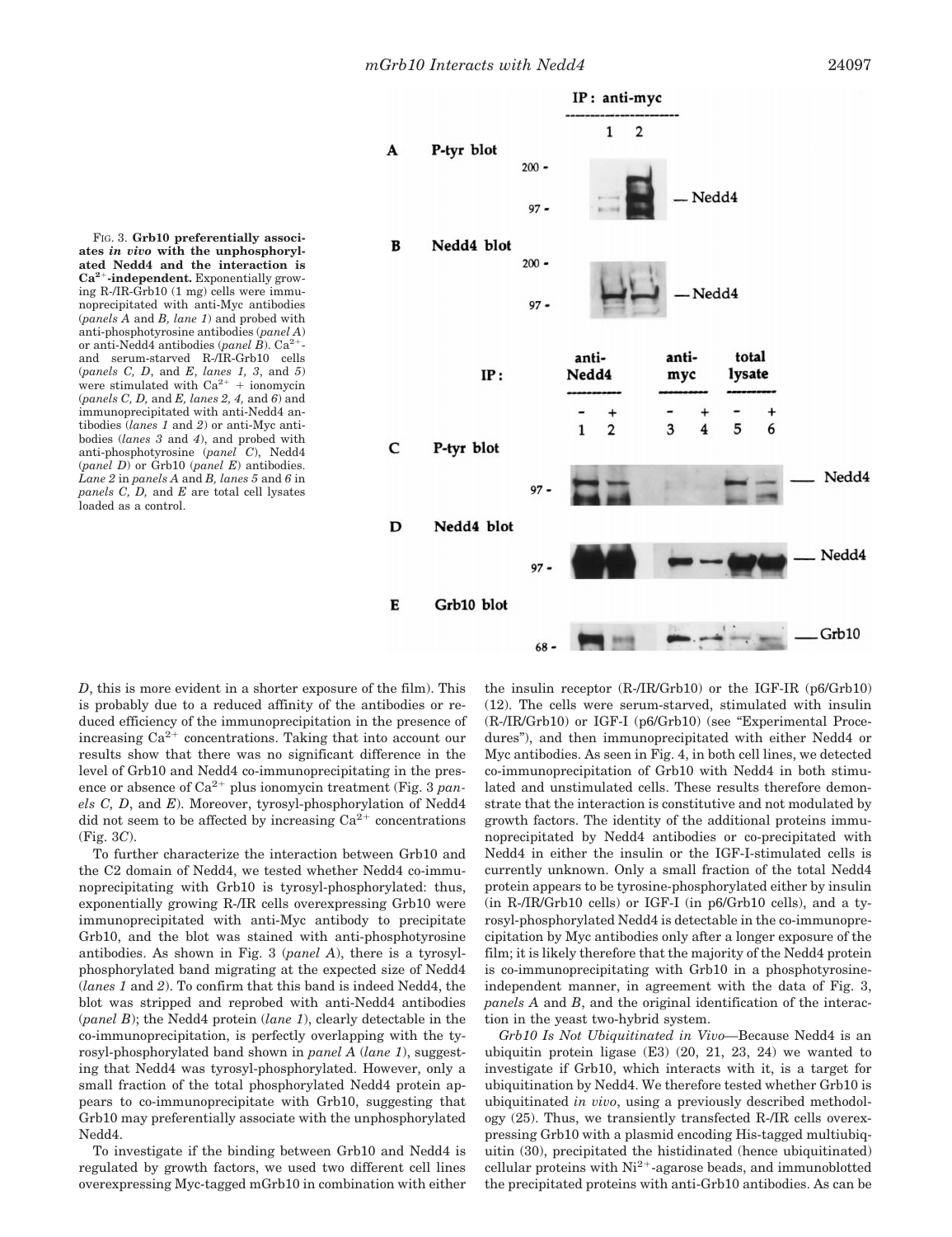

FIG. 4. **Effect of IGF-I and insulin on Grb10/Nedd4 binding.** R-/IR/Grb10 cells and p6/Grb10 cells were serum-starved for 72 h, stimulated (see "Experimental Procedures") with insulin (R-/IR/Grb10) or IGF-I (p6/Grb10), immunoprecipitated with either anti-Nedd4 or anti-Myc antibodies, and then probed with anti-phosphotyrosine, anti-Nedd4, and anti-Grb10 antibodies.



FIG. 5. **Lack of** *in vivo* **ubiquitination of Grb10 protein.** R-/IR/ Grb10 cells stably expressing Grb10 were transiently transfected  $(+)$  or not (2) with HA-tagged <sup>a</sup>rENaC (*ENaC Tx*) and/or His-ubiquitin (*His-Ub Tx*). The cells were lysed and lysates were incubated with  $Ni<sup>2+</sup>$ -NTA agarose beads  $(Ni^{2+})$  to precipitate histidinated (ubiquitinated) proteins. These proteins were separated on 8% SDS-PAGE, transferred to nitrocellulose, and blotted with (*A*) anti-HA antibodies (to detect ubiquitinated <sup>a</sup>rENaC) or anti-Grb10 antibodies. Ubiquitinated species appear as a high molecular weight smear (indicated with a *bar*). Lysates represent expression of the protein.

seen in Fig. 5, we did not detect any ubiquitination of Grb10, despite relatively strong ubiquitination of the  $\alpha$  subunit of the epithelial  $Na^+$  channel ( $\alpha$ rENaC) used as a positive control (25). These results show that Grb10 is not ubiquitinated *in vivo* in exponentially growing R-/IR cells overexpressing Grb10. We repeated this experiment in p6/Grb10 cells and once again did not detect any ubiquitination of Grb10 (data not shown).

#### DISCUSSION

To identify new interacting partners for Grb10, we performed a yeast two-hybrid screen of a mouse embryo library (19) using mGrb10 as a bait, and identified Nedd4 (20, 21) as a Grb10 interacting protein. We further showed that (i) the C2 domain (31, 32) of Nedd4 is sufficient for the interaction. (ii) A deletion of the mGrb10 C-terminal 148 amino acids, a region that includes the newly identified BPS domain (11) and the SH2 domain, abolishes the interaction with Nedd4. (iii) The SH2 domain alone of Grb10 shows the strongest interaction with Nedd4 but the BPS domain alone is also able to bind Nedd4. (iv) Grb10 and Nedd4 interact *in vivo*, as assessed by co-immunoprecipitation experiments. (v) The unphosphorylated Nedd4 preferentially co-immunoprecipitated with Grb10, and this interaction is  $Ca^{2+}$ -independent. (vi) The interaction is constitutive and (vii) Grb10 is not ubiquitinated *in vivo* in mouse embryo fibroblasts over-expressing Grb10.

Mouse Nedd4 (20) has been shown to be expressed in a variety of embryonic tissues and to localize in the cytoplasm (21). Nedd4 is a ubiquitin protein ligase (E3) also containing 3 WW domains (in the mouse) (22) and a hect domain (24). Not much is known on the biological role of mouse Nedd4: the WW domains of rat Nedd 4 have been shown to interact with the epithelial sodium channel (ENaC), recognizing proline-rich PY motifs (23), while the C2 domain is mediating  $Ca^{2+}$ -dependent translocation to the plasma membrane (27).

C2 domains (31, 32) encompass about 130 residues (including the calcium lipid-binding region) (32), and usually contain 5 conserved aspartates which provide  $Ca^{2+}$ -binding sites (33– 35). The domain has been shown to mediate  $Ca^{2+}$ -stimulated phospholipid and membrane binding (27, 36). Evidence is accumulating showing that some C2 domains can bind proteins as well (37–39): the fact that Grb10 is interacting with Nedd4 in a  $Ca^{2+}$ -independent manner is in agreement with increasing lines of evidence showing that some C2 domains which are  $Ca<sup>2+</sup>$ -regulated can bind other molecules in a  $Ca<sup>2+</sup>$ -independent manner (for a review, see Ref. 32).

The interaction between Grb10 and Nedd4 *in vivo* is phosphotyrosine-independent, and is not influenced by mitogenic agents: our finding that an SH2 domain can bind a C2 domain in a phosphotyrosine-independent manner is novel and interesting, as it suggests an association which does not involve the binding pocket in the SH2 domain reserved for phosphotyrosine. Other phosphotyrosine-independent interactions with SH2 domains have already been reported in the literature (40–43), and it has been recently shown that the Grb10 SH2 domain can bind Raf1 and MEK1 kinases in a phosphotyrosineindependent manner (14). How the SH2 domain of Grb10 binds the C2 domain of Nedd4 is unknown, and we cannot currently preclude the possibility of phospholipids involvement in this interaction, since the latter have been demonstrated to bind both SH2 and C2 domains (32, 44).

Ubiquitination of proteins usually tag them for rapid degradation (for a review, see Ref. 45) and many lines of evidence are now accumulating on the role of the ubiquitin-proteasome system in regulating and degrading a number of cytosolic proteins, including cell cycle proteins (see for review, Ref. 46). Some transmembrane proteins are ubiquitinated as well, including several tyrosine kinase receptors like the epidermal growth factor receptor and the platelet-derived growth factor receptor (47, 48), and ubiquination seems to be involved in their subsequent degradation by the endosomal/lysosomal pathway (49). We could not detect any ubiquitination *in vivo* (25) of Grb10: however, we can speculate that the interaction between Grb10 and Nedd4 may be used to target other proteins, such as the IGF-I receptor or the insulin receptor, for ubiquitination. The biological role of the interaction between Grb10 and Nedd4 and a possible role of this complex in tyrosine kinase receptors ubiquitination is currently under investigation.

#### REFERENCES

- 1. Ooi, J., Yajnik, V., Immanuel, D., Gordon, M., Moskow, J. J., Buchberg, A. M., and Margolis, B. (1995) *Oncogene* **10,** 1621–1630
- 2. Morrione, A., Valentinis, B., Li, S., Ooi, J. Y. T., Margolis, B., and Baserga, R. (1996) *Cancer Res.* **56,** 3165–3167
- 3. Dey, B. R., Frick, K., Lopaczynski, W., Nissley, S. P., and Furlanetto, R. W. (1996) *Mol. Endocrinol.* **10,** 631–641
- 4. Liu, F., and Roth, R. A. (1995) *Proc. Natl. Acad. Sci. U. S. A.* **92,** 10287–10291 5. Hansen, H., Svansson, U., Zhu, J., Laviola, L., Giorgino, F., Wolf, G., Smith,
- R. J., and Riedel, H. (1996) *J. Biol. Chem.* **271,** 8882–8886 6. Laviola, L., Giorgino, F., Chow, J. C., Baquero, J. A., Hansen, H., Ooi, J., Zhu,
- J., Riedel, H., and Smith, R. J. (1997) *J. Clin. Invest.* **99,** 830–837
- 7. Frantz, J. D., Giorgietti-Peraldi, S., Ottinger E. A., and Shoelson S. E. (1997) *J. Biol. Chem.* **272,** 2659–2667